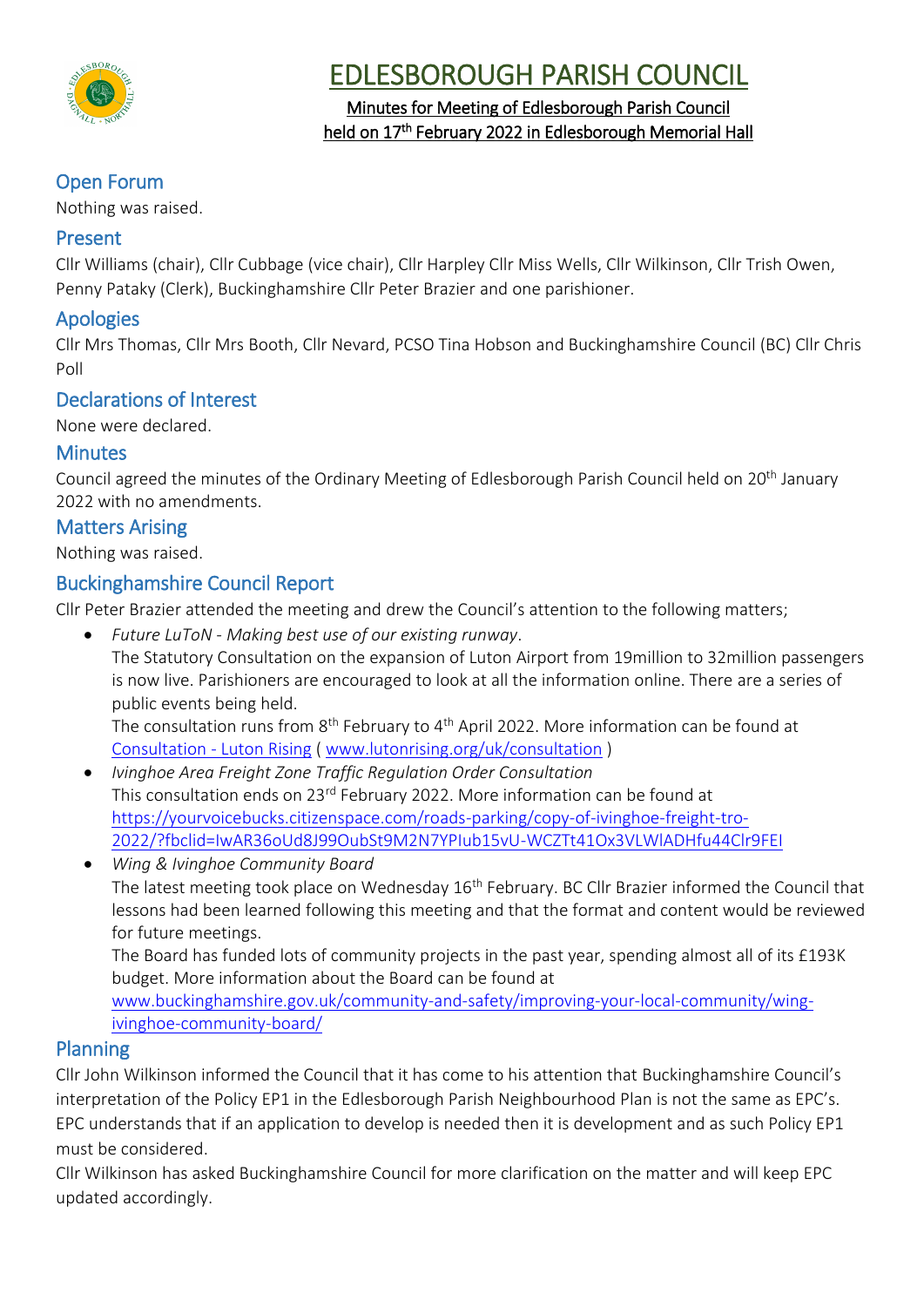It may be that EPC needs to reconsider the wording in Policies EP1 and EP8 when reviewing the Edlesborough Parish Neighbourhood Plan to ensure that BC interprets the policies in the way EPC intends. The installation of the High Street, Edlesborough Telecom Mast has commenced.

### *Planning Applications*

The following applications were considered and it was agreed to submit the following responses to Buckinghamshire Council Local Planning Authority:

| Application No.               | <b>Address</b>          | Description                        | <b>Parish Council Response</b> |
|-------------------------------|-------------------------|------------------------------------|--------------------------------|
| 21/04914/APP                  | 3A Tring Road           | Demolition of existing attached    | <b>OPPOSE</b>                  |
| 1st February 2022             | Edlesborough            | garage and conservatory.           |                                |
|                               |                         | Erection of two storey extension.  |                                |
| 22/00384/APP                  | Land off Tring Road     | Creation of an agricultural access | No objections                  |
| 8 <sup>th</sup> February 2022 | Edlesborough            |                                    |                                |
| 19/01238/ADP                  | Land Off Slicketts Lane | Reserved matters application       | No objections                  |
| (amended)                     | & Dove House Close      | relating to previous outline       |                                |
| 17 <sup>th</sup> Feb 2022     | Edlesborough            | planning consent for residential   |                                |
|                               |                         | development of up to 10            |                                |
|                               |                         | dwellings.                         |                                |

The following decisions had been notified by Buckinghamshire Council Local Planning Authority:

| Application No.                              | <b>Address</b>                                      | Description                                                                                                                                                     | <b>Parish Council</b><br>Response                                                    | <b>LPA Decision</b>                                               |
|----------------------------------------------|-----------------------------------------------------|-----------------------------------------------------------------------------------------------------------------------------------------------------------------|--------------------------------------------------------------------------------------|-------------------------------------------------------------------|
| 19/01560/ALB<br>26 <sup>th</sup> April 2019  | The Old Greyhound<br>Church End<br>Edlesborough     | Erection of 6ft wooden<br>fence with concrete<br>posts down one side of<br>the garden.                                                                          | No objections                                                                        | Withdrawn                                                         |
| 21/01847/APP<br>$1st$ June 2021              | Hop Cottage<br>Malting Lane<br>Dagnall              | Extension and conversion<br>of attached garage to<br>habitable<br>accommodation.<br>Construction of a single<br>storey rear extension                           | Oppose<br>Insufficient off-<br>street parking<br>provision                           | <b>REFUSED</b>                                                    |
| 21/03953/APP<br>7 <sup>th</sup> October 2021 | Swallows End<br>Main Road North<br>Dagnall          | Demolition of existing car<br>port and replacement<br>with two storey<br>extension.                                                                             | No objections<br>Subject to<br>identification of<br>off-street parking<br>provision. | Permitted<br>Driveway<br>space<br>considered<br>adequate          |
| 21/04364/APP<br>11 <sup>th</sup> Nov 2021    | 28 Main Road<br>South<br>Dagnall                    | Demolition of single<br>storey rear extension and<br>conservatory and<br>erection pf part single<br>part two storey rear<br>extension and garage<br>conversion. | No objections<br>Subject to volume<br>increase not<br>exceeding 30%.                 | Permitted<br>Exception to<br>30% limit<br>allowed                 |
| 21/04738/APP<br>13 <sup>th</sup> Dec 2021    | Chiltern View Farm<br>Leighton Road<br>Edlesborough | Change of use of open<br>land to residential garden<br>and erection of a single<br>storey<br>outbuilding/garage                                                 | <b>OPPOSE</b><br>Does not comply<br>with policy EP1 of<br>EPNP                       | Permitted<br>EP1 not<br>considered<br>relevant to<br>outbuildings |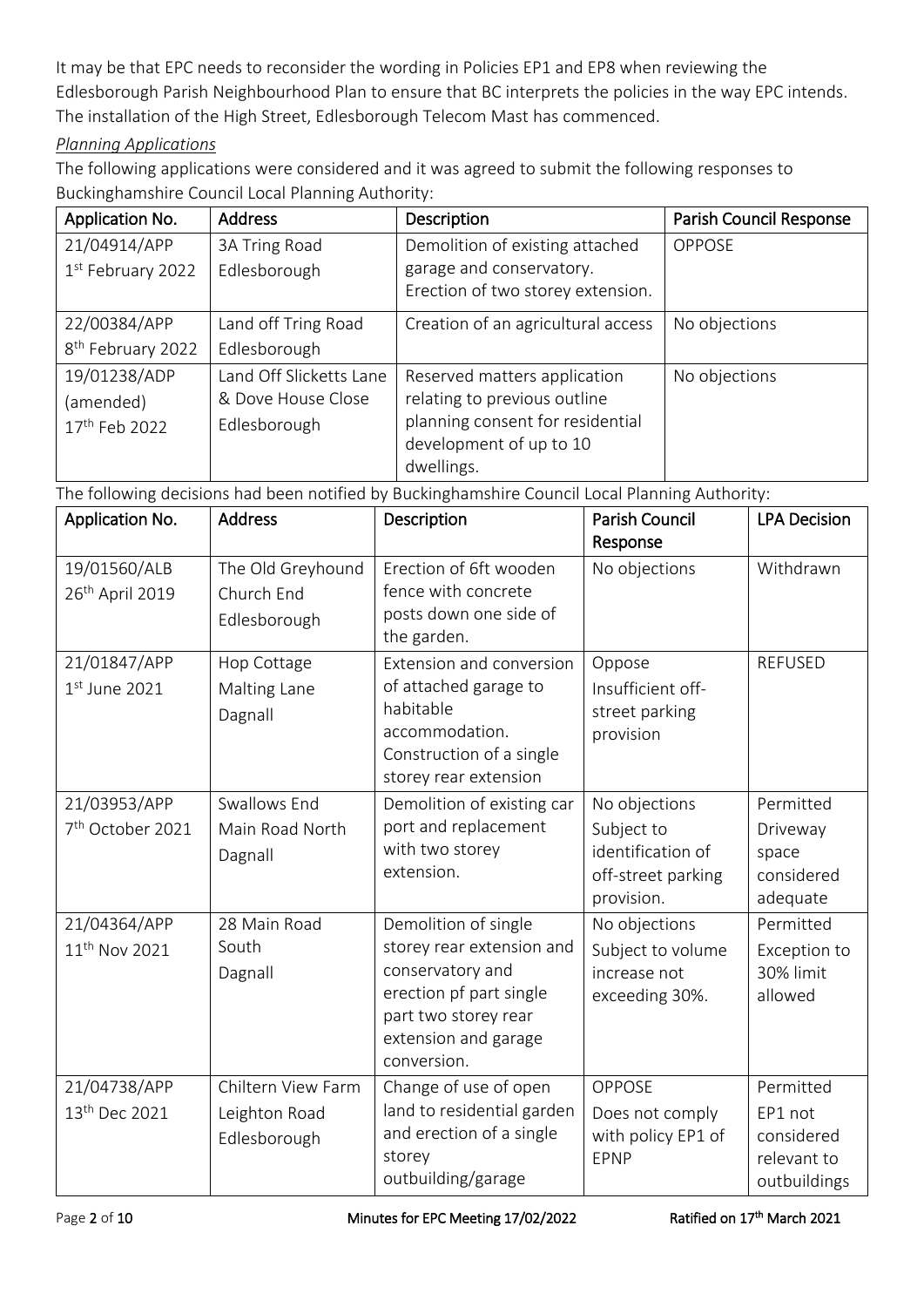| 21/04758/APP              | 100 High Street | Extension to detached                 | <b>OPPOSE</b> | <b>REFUSED</b> |
|---------------------------|-----------------|---------------------------------------|---------------|----------------|
| 16 <sup>th</sup> Dec 2021 | Edlesborough    | garage and conversion to<br>habitable |               |                |
|                           |                 | accommodation                         |               |                |
| 21/04375/APP              | Rose Cottage    | Demolition of existing                | No objections | Permitted      |
| 26 <sup>th</sup> Nov 2021 | Main Road North | conservatory and                      |               |                |
|                           | Dagnall         | construction of                       |               |                |
|                           |                 | replacement                           |               |                |

The following Appeal decision has been notified by the Planning Inspectorate

| Application No.                           | <b>Address</b>              | Description                                                                                                                 | Parish Council<br>Response | <b>Appeal Decision</b>                           |
|-------------------------------------------|-----------------------------|-----------------------------------------------------------------------------------------------------------------------------|----------------------------|--------------------------------------------------|
| 20/03910/APP<br>18 <sup>th</sup> Nov 2020 | 4 Nelson<br>Road<br>Dagnall | Demolition of side extension<br>and outbuildings.<br>Construction of a pair of two<br>bedroomed semi detached<br>dwellings. | No objections              | NON-<br>DETERMINATION<br><b>APPEAL DISMISSED</b> |

### Villages

### *HM the Queen's Platinum Jubilee*

Eaton Bray Parish Council (EBPC) have asked if EPC has any Jubilee plans. EBPC wish to ensure their idea for a Picnic in the Park does not clash with anything being planned by EPC.

Cllr Cubbage stated that he did not think it should be EPC that organises Jubilee events in the Parish. Cllr Williams commented that he thought the Picnic in the Park idea sounded very good and that EPC should in principle grant permission for a similar event on Edlesborough Green that could be organised by ECSC.

## *Action: Cllr Williams will inform ECSC of EBPC's ideas and date (5th June). He will inform ECSC that EPC have*  agreed in principle for a similar event on Edlesborough Green, providing there is no conflict with sporting *fixtures on the Green.*

### *Parking Issues*

The Clerk awaits a response from the LAT as to whether a parking sign can be placed at the Brook Street layby.

### *Ivinghoe Freight Strategy*

The Clerk continues to promote the consultation on Facebook. Graham Hillary had informed the Clerk that on 4<sup>th</sup> February 397 people had responded supporting the Strategy.

### *Parish Path Maps*

Cllr Thomas has made some enquiries about the map, it seems no one is able to assist with replacing them. The Clerk will contact a locksmith to help with accessing the cabinets.

It can then be established if new cabinets are needed or just new perspex. The Clerk will then seek quotes accordingly.

# Edlesborough

The owners of 29 The Green have asked the Council contractor to quote for repairing the damage to the grass verge. The verge will be repaired once the home owners are confident that their deliveries will cause no further damage to the verge.

### **Dagnall**

Prior to the meeting Cllr Owen circulated a request from Dagnall Church for the small amount of grass at Dagnall Church to be cut by EPC's contractor. The Council considered the contractor's quote for this additional grass cutting and agreed to trial it for one year.

This will be reviewed in February 2023.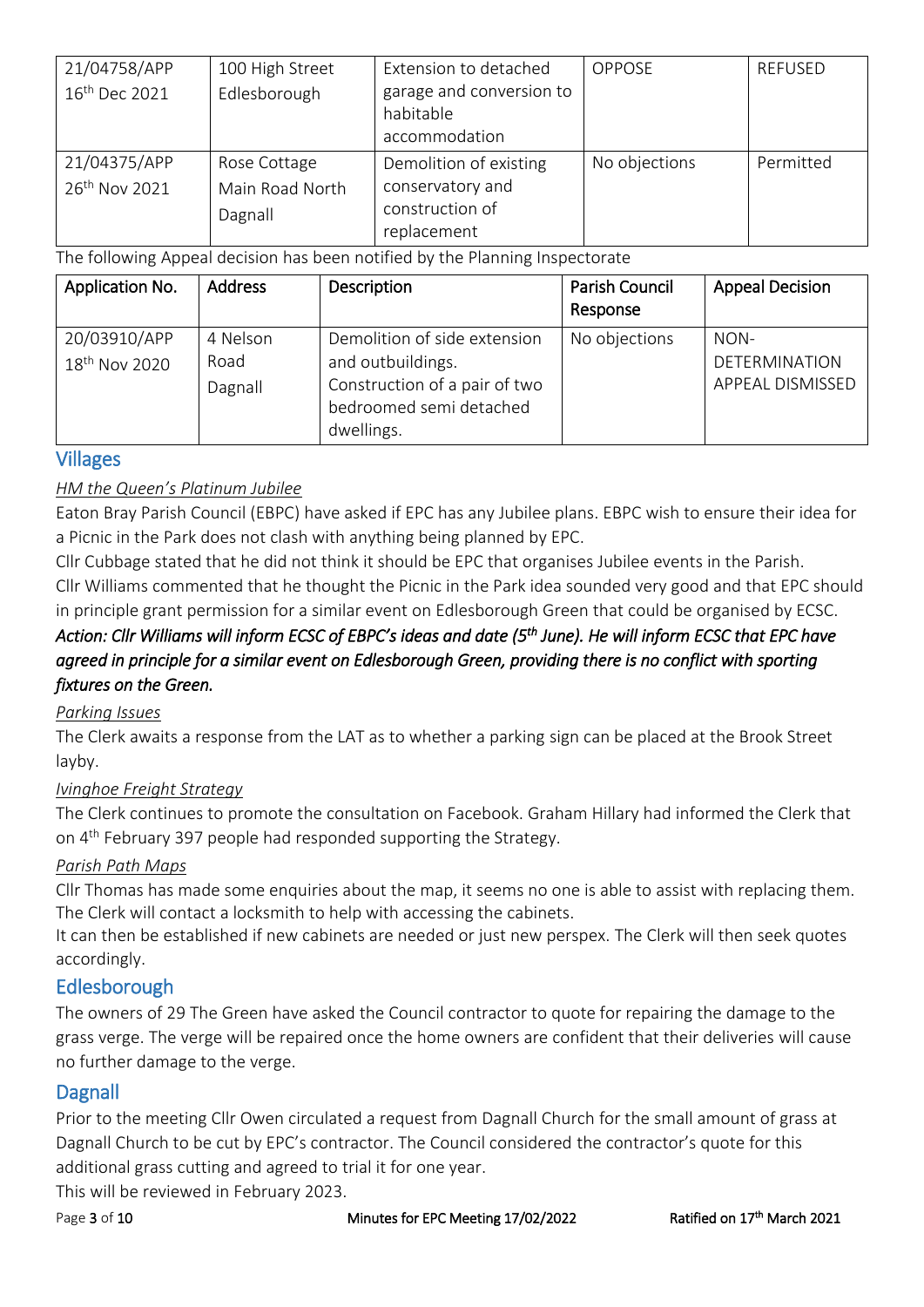## *Action: Clerk to write to Dagnall Church to inform them that EPC will trial cutting the grass at Dagnall Church for one year. The cuts will be carried out at the same time as the Grass verge cuts by the Council contractor. The matter will be reviewed on February 2023.*

### *Clerk to liaise with Council contractor confirming the Council's decision.*

*Future LuToN - Making best use of our existing runway*

Cllr Owen informed the Council that she believes Dagnall residents have not been properly informed about the latest Luton Airport Expansion Consultation. Luton Rising have failed to fulfil their own promise to send all affected residents a leaflet about the consultation. Residents are also unhappy that the nearest consultation events are in Markyate and Pitstone. They believe that as one of the most affected villages an event should be held in Dagnall.

Council agreed to Cllr Owen's request that the Council fund a one page flyer to be delivered to all homes in Dagnall drawing resident's attention to the consultation.

Cllr Wilkinson advised Cllr Owen that Dagnall residents should demand a meeting in the village as they have not met their promise to deliver the flyer to all properties in the defined mailing area.

# *Action: Cllr Owen to provide the Clerk with a flyer for the Clerk to raise a purchase order for the printing of. Clerk to send a letter on behalf of EPC to Luton Rising expressing concern and disappointment that local residents have not all received the promised flyer and that Luton Rising should resolve this by holding a meeting in Dagnall.*

### **Northall**

The missing white lines on the B440 in Northall have been reinstated.

The hedges and grass meadow on the amenity land have been cut by Buckinghamshire Council.

### Edlesborough Pavilion

Cllr Cubbage informed the Council that the Bar and Café in Edlesborough Pavilion is now increasing its opening hours and that the Sunday lunches are proving very popular.

He gave a short presentation detailing the finances of the Edlesborough Pavilion Project. He explained that whilst it was the intention to draw the finances to a close it is not yet possible due to the outstanding solicitor's bill and the final payment to the building contractor.

Further to this the Pavilion Working Party, that had closely monitored the project over the years of the project and the build, recommended that an additional payment be made to our professional Lead Consultant and Project Manager. This to recognise the significant additional work he had undertaken over the vastly extended period of the build. Councillors Richard Harpley, Lynne Wells and Trish Owen questioned the need for this and stated that they felt the Lead Consultant and Project Manager should not receive any additional payment, particularly as he had not built anything into his quotation to reflect this. Cllr Owen further suggested to delay the decision to a subsequent meeting. The suggestion was not taken up by the meeting and no formal proposal was made.

Cllr Wilkinson proposed that an additional payment was made to the Lead Consultant and Project Manager for the additional work incurred throughout the extended duration of this project as a consequence of the Covid-19 situation and the associated delays. Cllr Cubbage seconded the proposal.

Councillors discussed the proposal and the reasons behind it. It was clarified that should this payment be made it would be on the understanding that this would be the final payment to the Lead Consultant and Project Manager and that no further invoices could be raised in relation to this project. It was pointed out that the lead consultant continues to work on behalf of the Council pressing the contractor to complete the outstanding snagging list.

During the discussion Cllr Harpley stated that the arrangement is irregular although probably a good first attempt at a final bill. He also pointed out that this must be a learning exercise for the Council and that in future, where a service contract with a third party is required, it may be necessary to define fee rates if a project over runs.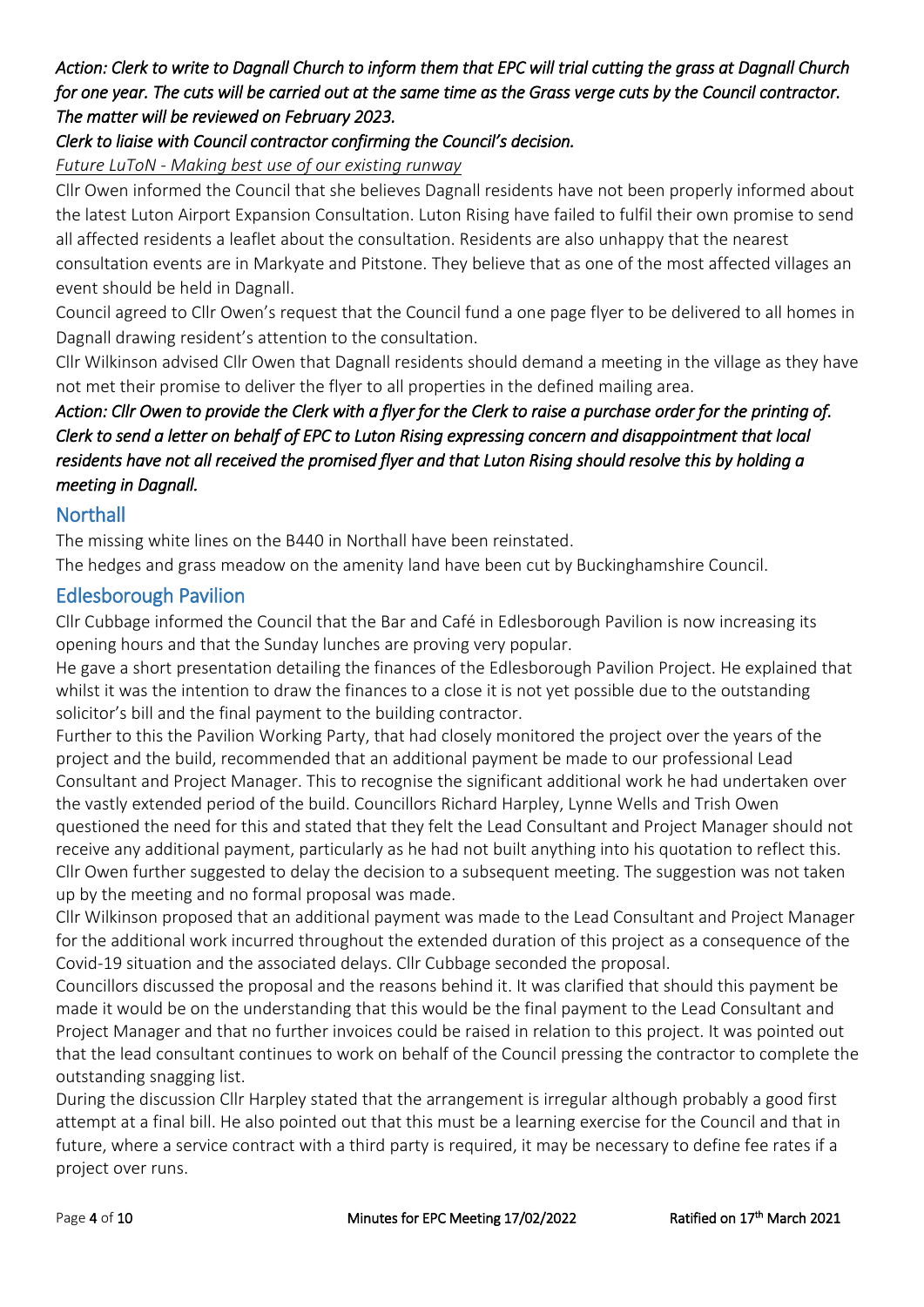Cllrs Williams, Wilkinson, Cubbage and Harpley voted in favour of the proposal. Cllr Wells voted against the proposal. Cllr Owen abstained from the vote. The motion was therefore carried.

### Action: Cllr Cubbage to liaise with the Lead Consultant in regards to the payment.

# Projects

### *Edlesborough Green Children's Play Area*

– led by Cllr Mrs Booth update presented by the clerk in the Cllr's absence.

The advert for the S38 application will be published in the LBO on Wednesday 23<sup>rd</sup> February. The S38 Planning consultation will then run until  $6<sup>th</sup>$  April 2022. A copy of the full application will be made available in the Pavilion from 23<sup>rd</sup> February onwards. Notices will also be displayed at all entrances to the Green and at the current play area.

### *EMH Redecoration*

– led by Cllr Mrs Thomas update presented by the clerk in the Cllr's absence.

Cllrs viewed the test canvas of one of the local images that will be displayed in the hall. Council agreed to the remaining canvases being purchased.

### *Action: Clerk and Cllr Thomas to order remaining canvases.*

#### *EMH Status*

– led by Cllr Wilkinson

Cllr Wilkinson explained that following talks with their legal team The PCC do now believe it is possible to extend the lease on EMH. They request details of the investment EPC believes it needs to make in EMH. Once these details are provided it is anticipated that this will move the matter forwards.

# *Action: Cllr Harpley and the working party to compile a list of the proposed works and projected to costs in readiness to share with The PCC.*

*Re-Wilding* 

– Led by Cllrs Owen and Wells

Nothing to report.

*EPC Small Grant Scheme*

– Led by Cllr Williams

An article will be published in the March Focus magazine informing parishioners about the scheme.

### *Action: Clerk will place the relevant information on the Council website in readiness for 1 st March 2022.*

# EDaN & Traffic Management Team Updates

#### *Traffic Calming*

MVAS Update –Cllr Williams.

EPC has submitted a proposal to the aforementioned Community Board to acquire and install three units to be deployed at various sites throughout the three villages, Edlesborough, Dagnall and Northall to remind road users of the speed limit in force. As well as a flashing indicator to each passing driver the unit will summarise the number of vehicles at the actual recorded speeds. This data, when analysed, will enable the council to consider whether physical traffic calming measures might be needed. This together with Speedwatch reinforces the Buckinghamshire Council principle of educating drivers to observe the speed limits.

### *FOTCOTH*

Nothing to report

### *EDaN Beautification Team*

The team have been working hard on the planters. It is hoped that when the flowers bloom there will be a red, white and blue theme.

Three trees have been planted on Edlesborough Green in recognition of the Jubilee.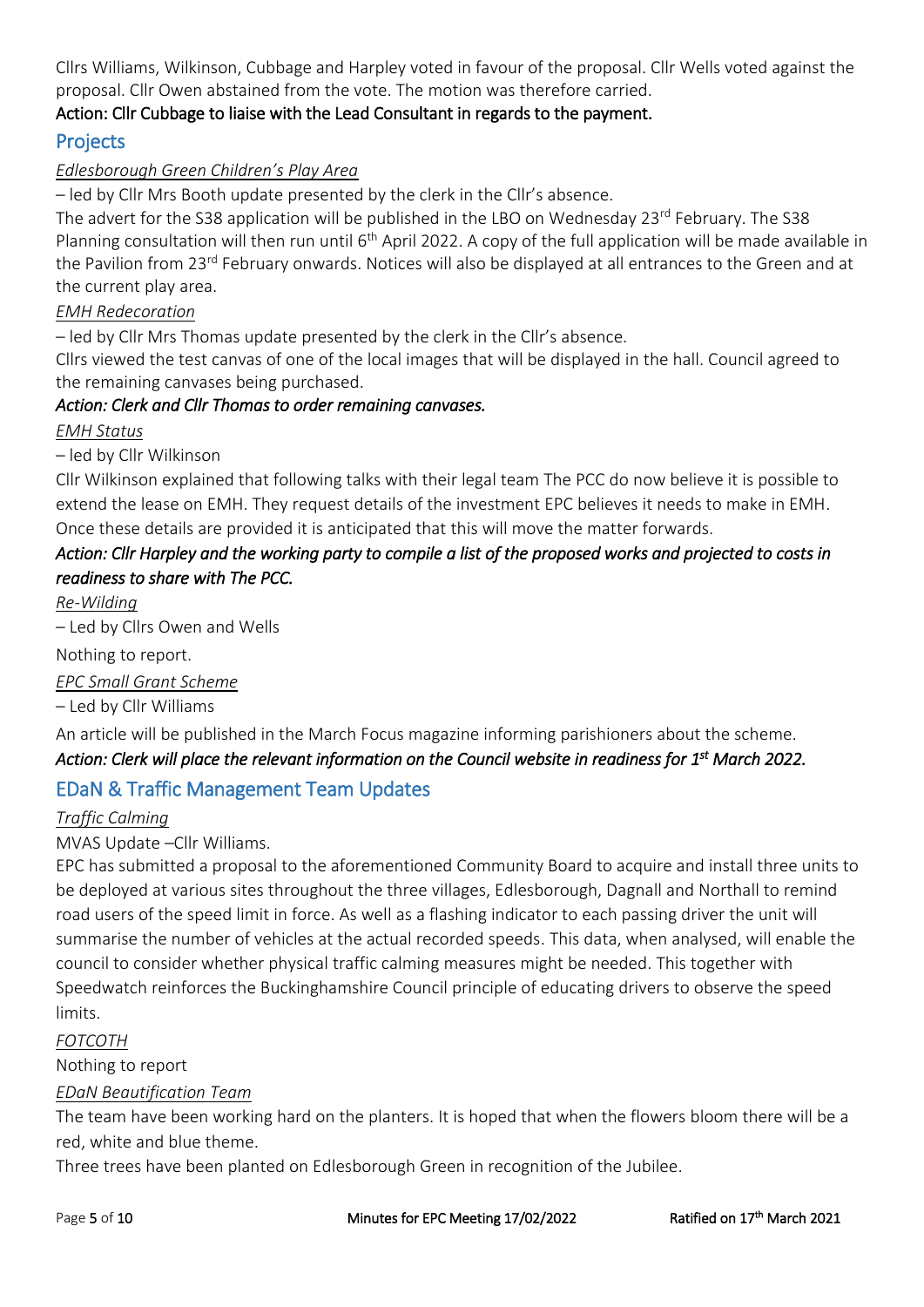### *South End Lane, Northall 20mph Proposal*

Prior to the meeting Cllr Harpley had submitted a paper detailing his proposal to establish traffic calming measures for South End Lane, Northall.

The paper proposed, as a minimum, the establishment of a 20mph speed limit for South End Lane, Northall, from the junction with the B440 up to the existing derestricted zone, just past Beacon View. He provided results of a residents' consultation, the required process for submission of a request to change the speed limit to 20mph and outlined the next steps.

Council recognised that South End Lane is the only no single track road in the Parish with a speed limit exceeding 30mph.

Cllr Harpley proposed the following;

- 1. Councillors support the principle of traffic calming on South End Lane adjacent to the Children's Play Area and Village Hall.
- 2. Councillors agree to fund the Speed Limit Assessment and Speed Survey by Buckinghamshire Council.

Cllr Cubbage seconded the proposal and all agreed.

Cllr Wilkinson proposed that Council pursue the rest of South End Lane being changed from a declassified speed limit to 30mph to bring it in line with other single track roads in the Parish.

### *Action: Cllr Williams will contact BC Cllr Peter Brazier for support on the proposals. Once this support is gained the Clerk will raise a purchase order for the Speed Limit Assessment and Speed Survey by Buckinghamshire Council.*

Council also considered Cllr Owen's request for 20mph zones in Dagnall and one parishioner's suggestion that one is implemented on Cow Lane near the Surgery. Council agreed that as the other locations are currently all 30mph limits the Council would prioritise South End Lane, Northall as the first road to test out the process of introducing 20mph zones.

Cllr Owen suggested that Cllr Harpley and the parishioner consider joining the Wing and Ivinghoe Community Board Transport Group.

### *Action: Clerk to respond to parishioner explaining the Council's decision.*

# Parish Amenities

Reports on all Amenities including Buckinghamshire Council Devolved Services.

### AED's

The Swan Northall is now under new management, the Clerk will contact the new landlord re the AED at this location.

The AED at the Baptist Church now has new 'in date' pads. The price of these had increased significantly. Amazon have now placed a credit on the Council's account to compensate for this.

### EMH

Council discussed whether to apply for the Retail and Hospitality Omicron Covid Grant. It was agreed that the Clerk should seek advice from BMKALC on this matter.

The installation of a telephone socket and Wi-Fi line is now complete in EMH. Once the router is received this will be installed and Wi-Fi will be available in the hall. The Clerk will purchase a box for the router to be stored in to prevent it being tampered with. The Council have committed to a two year contract with BT for the Wi-Fi.

#### Green

### *St Mary's Village Carnival*

The Council agreed in principle to the Carnival committee's formal request for permission to hold their annual carnival on Edlesborough Green on Saturday 2<sup>nd</sup> July 2022. This will be subject to the Council approving the site plan etc. The Carnival Committee must work with ECSC regarding the use of Edlesborough Pavilion on the day.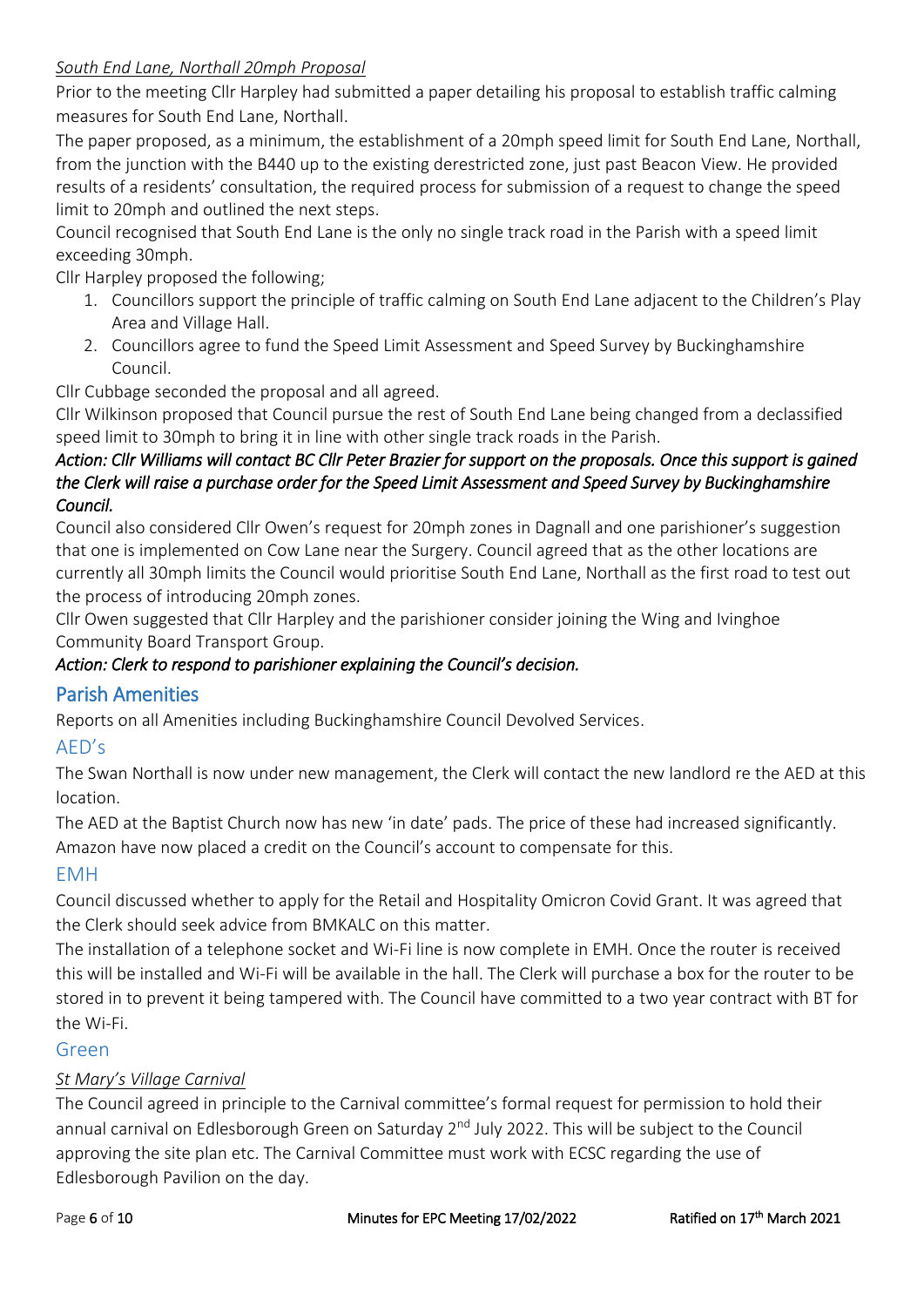### *Action: Clerk to respond to the Carnival Committee accordingly.*

#### *EB Lions Awards Day*

EB Lions are exploring options for their annual awards day on  $11<sup>th</sup>$  June. The club is considering requesting use of Edlesborough Pavilion from ECSC and the adult football pitch from EPC. The event usually takes place in the grounds of Edlesborough School. The format of the day is usually friendly games (organised by the players themselves) and a rolling program of awards/trophy presentations to all players.

Council agreed that this would be a good use of Edlesborough Pavilion and The Green. They agreed in principle to EB Lions request to use part of The Green subject to the club providing the Council with a site plan, risk assessment and details of how the event will be managed on the day. EB Lions will need to agree use of the Pavilion with the ECSC.

### *Action: Clerk to respond to EB Lions accordingly.*

#### *Unauthorised Vehicle Access*

At the end of January a pony/horse and trap repeatedly gained access to Edlesborough Green. This activity was not permitted by the Council and is in breach of the Byelaws. As a temporary measure the Council's contractor placed a large piece of farm equipment where it was believed the pony and trap were accessing the Green. The Council's contractor has now installed more hoops at the Pavilion car park and a new higher removable barrier in the Pebblemoor car park to prevent such breaches in the future. To date the manager is unaware of any further breaches since the entrance has been blocked.

The Clerk alerted parishioners via Facebook to this dangerous activity and requested that if they witness the pony and trap on The Green they report this directly to Thames Valley Police. The Clerk also reported the incidents to Thames Valley Police and provided them with photographic evidence of the offender.

#### *Human Faeces*

On 7<sup>th</sup> February a parishioner's dog became extremely unwell after ingesting human faeces on Edlesborough Green. The faeces was on the Green near the basketball post. The dog became very unwell and the owner was informed by the vet that the faeces had contained quite a high level of drugs. Fortunately the dog has recovered.

The Clerk advised the parishioner to report the incident to Thames Valley Police. The Clerk alerted parishioners via Facebook to this danger and requested that if they witness any dangerous or illegal activity on The Green, in the car parks or in the Parish they report it directly to Thames Valley Police.

As a response to the post the Clerk received a request for CCTV in the Pebblemoor car park. The Clerk has shared this request with the Council and has advised the parishioner that there are currently no plans to install CCTV in the car park.

#### *Cricket Square water supply*

Cllr Williams to discuss with the Cricket Club representative.

#### Sports Clubs

ECC have paid their season 2022 fees.

The manager has informed ECC that currently the Council has no objection to the cricket club using The Green to host a County Under 11 Game.

- ECC will, of course, need to reach an agreement with the ECSC over the use of The Pavilion for this event.
- ECC will need to be responsible for the pitch, car parking, preparation of the wicket, etc. that the game would need.
- Finally ECC will need to keep the Council informed of the date of the game etc. and ensure the organisers are aware that EPC may cancel the game if it is deemed necessary to protect the playing surface during inclement weather.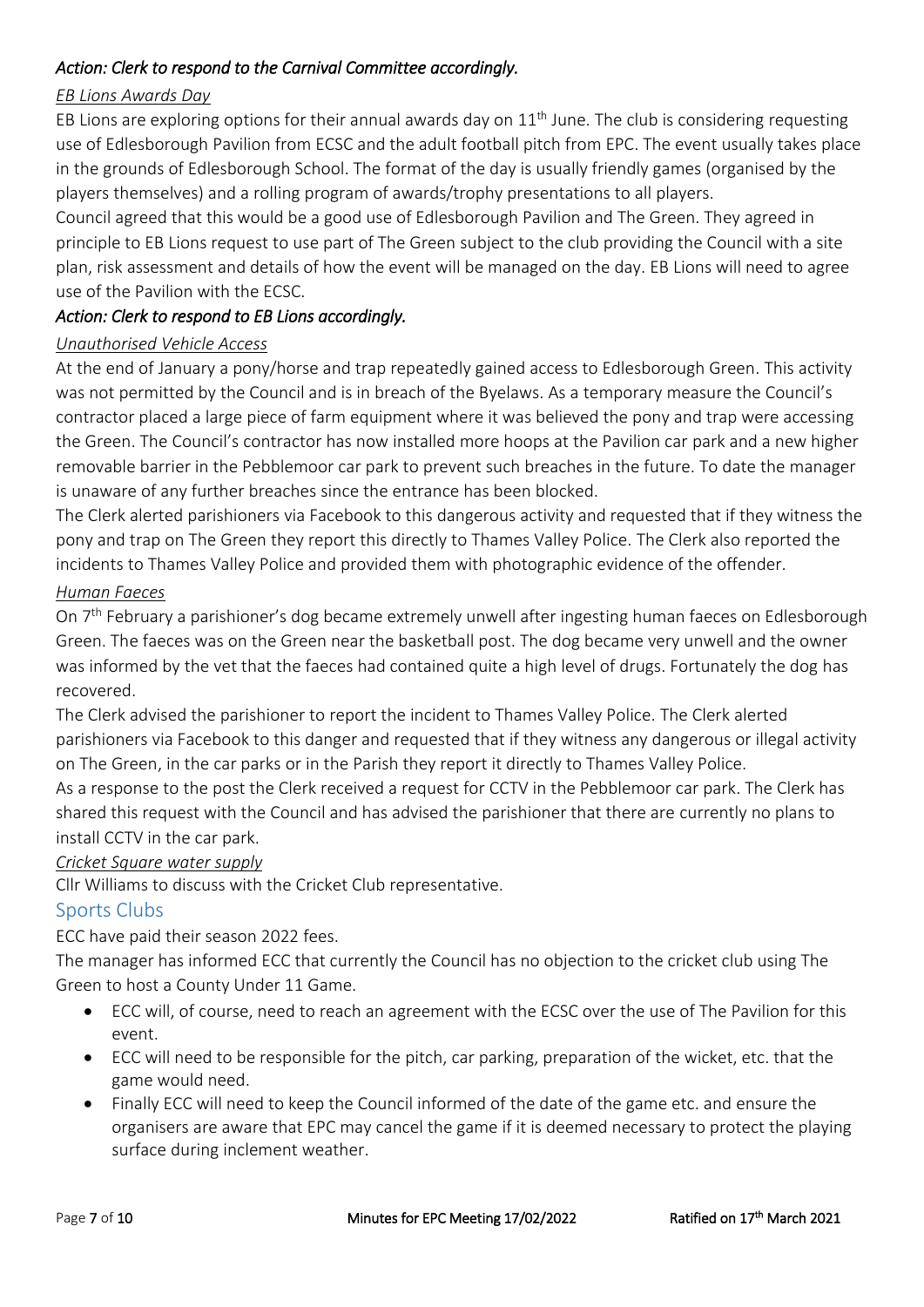# Play Area

The rocker elephant has been temporarily removed and is being assessed for repair.

### Allotments

### *Dagnall Allotments*

UK Power will be cutting the trees at the site that interfere with their power lines in the next 4-8weeks. They are currently liaising with the school and neighbouring farm about accessing the trees. Once a date is confirmed the Clerk will inform all the tenants that the work will be taking place.

Only one plot remains available for rent.

*Cow Lane Allotments* Nothing to report.

*The Green Allotments*

Nothing to report.

*Northall Allotments* 

The Clerk has been informed that one tenant has had two bales of straw stolen from their plot and that the gate keeps being left open. Tenants have been reminded to close and lock the gate when leaving the site. The recent high winds caused a large amount of the hedge bordering the allotments on the B440 to collapse onto the pavement. The Council contractor promptly cleared this and made the pavement safe.

### **Cemetery**

Nothing to report.

## **Churchvard**

Nothing to report.

### Bridle Path

Nothing to report.

War Memorial

Nothing to report.

Bus Shelters Nothing to report.

# Litter Bins, Dog Bins, Car Parks

See item under Green. Pebblemoor car park continues to be used for low level drug dealing. The Clerk has again drawn Thames Valley Police's attention to this.

### **Streetlights**

To date there is still no response from Bellway about the failed light opposite Tithe Barn and the information EPC requires to consider adopting the Bellway High Street lights.

Nor has there been a response to the question of the missing yellow lines on the High Street which were part of the planning approval for the Bellway development.

### *Action: Clerk to chase Bellway for a responses.*

### Website, Facebook and GDPR

#### *Facebook*

Posts and discussions have focused on:

- Telecom Mast on High Street, Edlesborough.
- Pony and trap on Edlesborough Green.
- Pavilion menu and what is screened on the tv's.
- Wing mirror and wiper blades thefts from cars.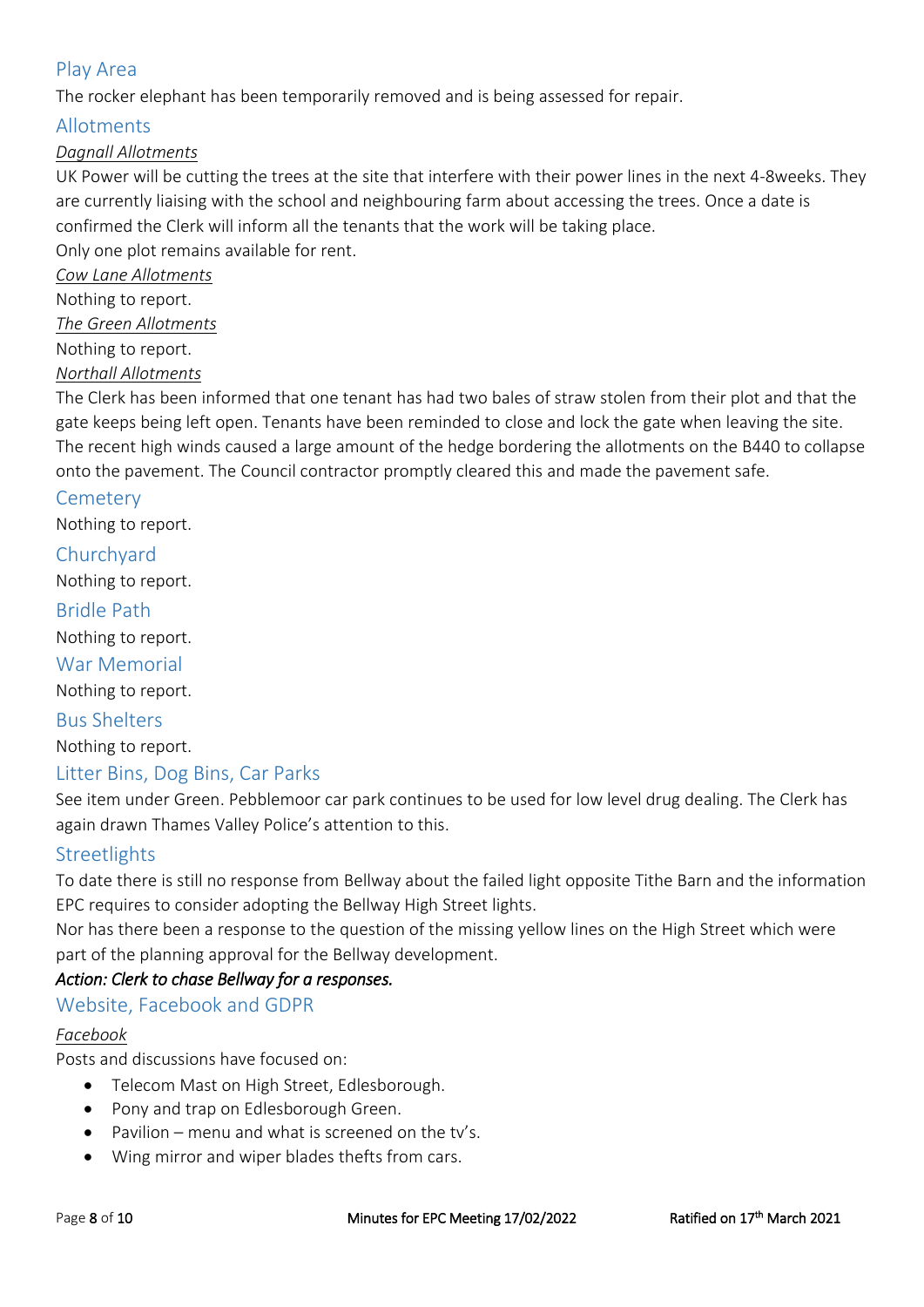#### *Website*

- The Website Accessibility was tested on  $16<sup>th</sup>$  February 2022
- Covid-19 the Clerk will update the website accordingly as and when information is received from Buckinghamshire Council.

### *GDPR*

• No reported breaches

### Buckinghamshire Council Devolved Services

The Council contractor has signed the agreement for 2022/23.

### Finance

#### *January 2022 Accounts*

Council to approve the accounts for months ending 31<sup>st</sup> January 2022.

| EMH                               | £1,145 |
|-----------------------------------|--------|
| Old Pavilion                      | £0     |
| Green                             | £524   |
| Open Spaces                       | £177   |
| <b>Bucks CC Devolved Services</b> | £1,107 |
| Allotments                        | £81    |
| Street Lights                     | £123   |
| Cemetery                          | £90    |
| Churchyard                        | £450   |
| Dagnall Recreation Ground         | £178   |
| PWLB Loan repayment               | £4,185 |
| EDaN                              | £0     |
| Office Costs                      | £46    |
| Subscriptions                     | £14    |
| Total                             | £8,120 |

#### *January Payments*

Council agreed the February 2022 payment run.

Cllr Cubbage noted that the energy for the Streetlights has increased significantly. The Clerk responded that she has been trying to contact to SSE about the Council's energy bills but that currently they are not responding to emails or answering the phone despite the Clerk calling and being on hold for over 30 minutes several times.

### *Action; Clerk to continue to pursue contacting SSE about the energy bills.*

#### *Rialtas*

Work has commenced on setting up the new accounts system for 2022/23.

## **Correspondence**

Items circulated to Full Council prior to the meeting:

- Planning and Environment Meeting 26 January 2022
- North Town & Parish Clerk Forum Minutes for the 18th January 2022
- Update for Town and Parish Councils from Buckinghamshire Council
- Future LuToN Making best use of our existing runway
- TfB Stakeholder Events Town and Parish Council invite
- Electoral Review of Buckinghamshire Council briefing by Boundary commission
	- Held via Zoom on the following dates
	- Wednesday 2 March 2.00 pm  $-$  3.00 pm